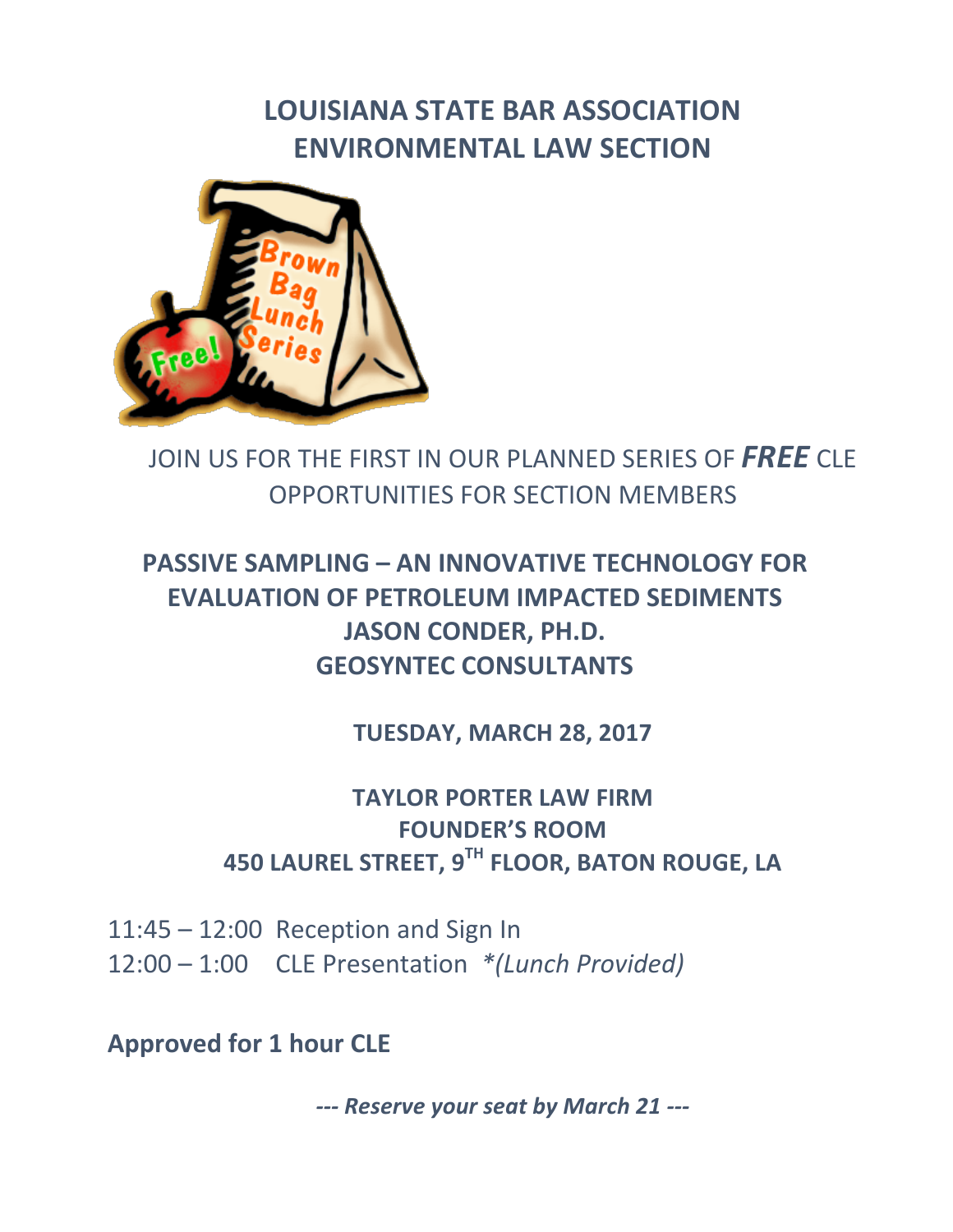### **REGISTRATION FORM**

### **LSBA ENVIRONMENTAL LAW SECTION BROWN BAG CLE**

#### **Tuesday, March 28, 2017**

Please complete and email this form, by March 21, 2017, to:

Michelle White, Section Chair 225-939-9345 mmarneywhite@gmail.com

**Name:**

Email:

**Telephone:**

**Bar Roll No:**